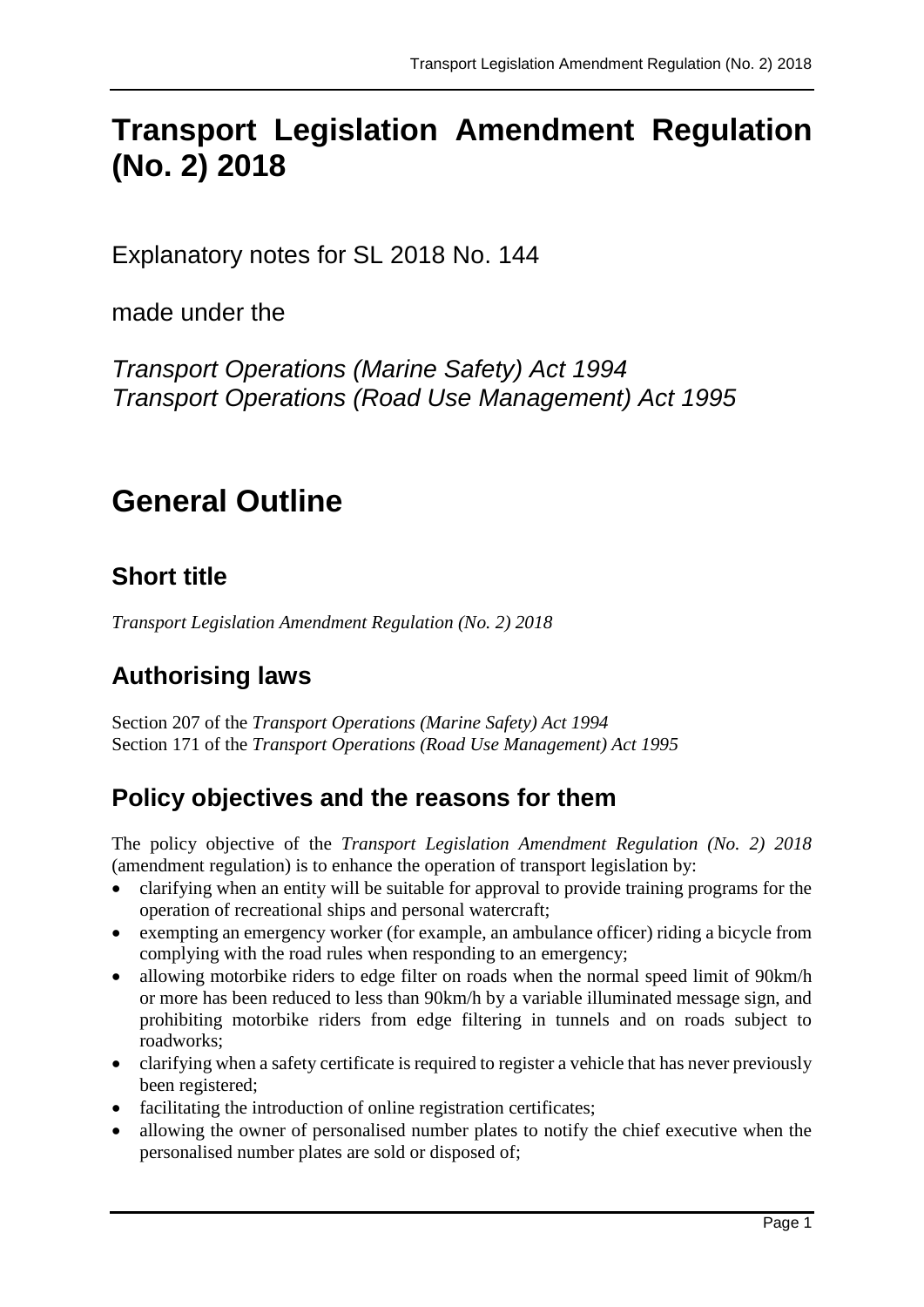- allowing the chief executive to determine a reasonable fee, if any, to be paid by statutory entities for the release of vehicle registration information; and
- providing that safety recall agencies are not required to pay a fee for the release of vehicle registration information required to conduct a national vehicle safety recall program.

# **Achievement of policy objectives**

The amendment regulation achieves the policy objectives listed above by amending the *Transport Operations (Marine Safety) Regulation 2016* (Marine Safety Regulation), the Queensland Road Rules and the *Transport Operations (Road Use Management—Vehicle Registration) Regulation 2010* (Registration Regulation), as set out below.

#### *Training Program Approvals*

Under section 67 of the Marine Safety Regulation, the chief executive may grant an approval to an entity to provide training programs for the operation of recreational ships and personal watercraft. Before granting the training program approval, the chief executive must be reasonably satisfied of a number of matters set out in section 68. Section 68(1)(f) incorrectly refers to the suitability of an entity for an 'examining approval'. Accordingly, the amendment regulation replaces this reference with a reference to 'a training program approval'.

#### *Emergency Service Bicycles*

The Queensland Ambulance Service has introduced ambulance bicycles as a means of transport for emergency workers. These bicycles will assist the Queensland Ambulance Service to provide an efficient emergency response service in congested areas or areas where conventional motor vehicle access is limited.

Currently, an emergency worker driving a motor vehicle is exempt from complying with the Queensland Road Rules when responding to an emergency, if, among other things, the driver takes reasonable care and the vehicle is displaying a red flashing light or sounding an alarm. The amendment regulation extends this exemption to an emergency worker riding a bicycle when responding to an emergency. The amendment regulation achieves this by referring to a 'vehicle' instead of a 'motor vehicle' in section 306 and in the definition of an 'emergency vehicle' in Schedule 5 of the Queensland Road Rules. These amendments also ensure that other road users are required to give way to, and keep clear of, emergency workers riding bicycles who are responding to an emergency, and provide emergency workers consistent road rule exemptions while riding a bicycle.

The amendment regulation also clarifies references to a 'police or emergency vehicle' in sections 78, 79, 267 and 268 of the Queensland Road Rules by replacing those references with references to a 'police vehicle or emergency vehicle', as 'police vehicle' is a defined term. To accurately reflect the type of lights that emergency vehicles may display, the amendment regulation also amends section 306(b) to refer to emergency vehicles that display a 'blue or red flashing light.'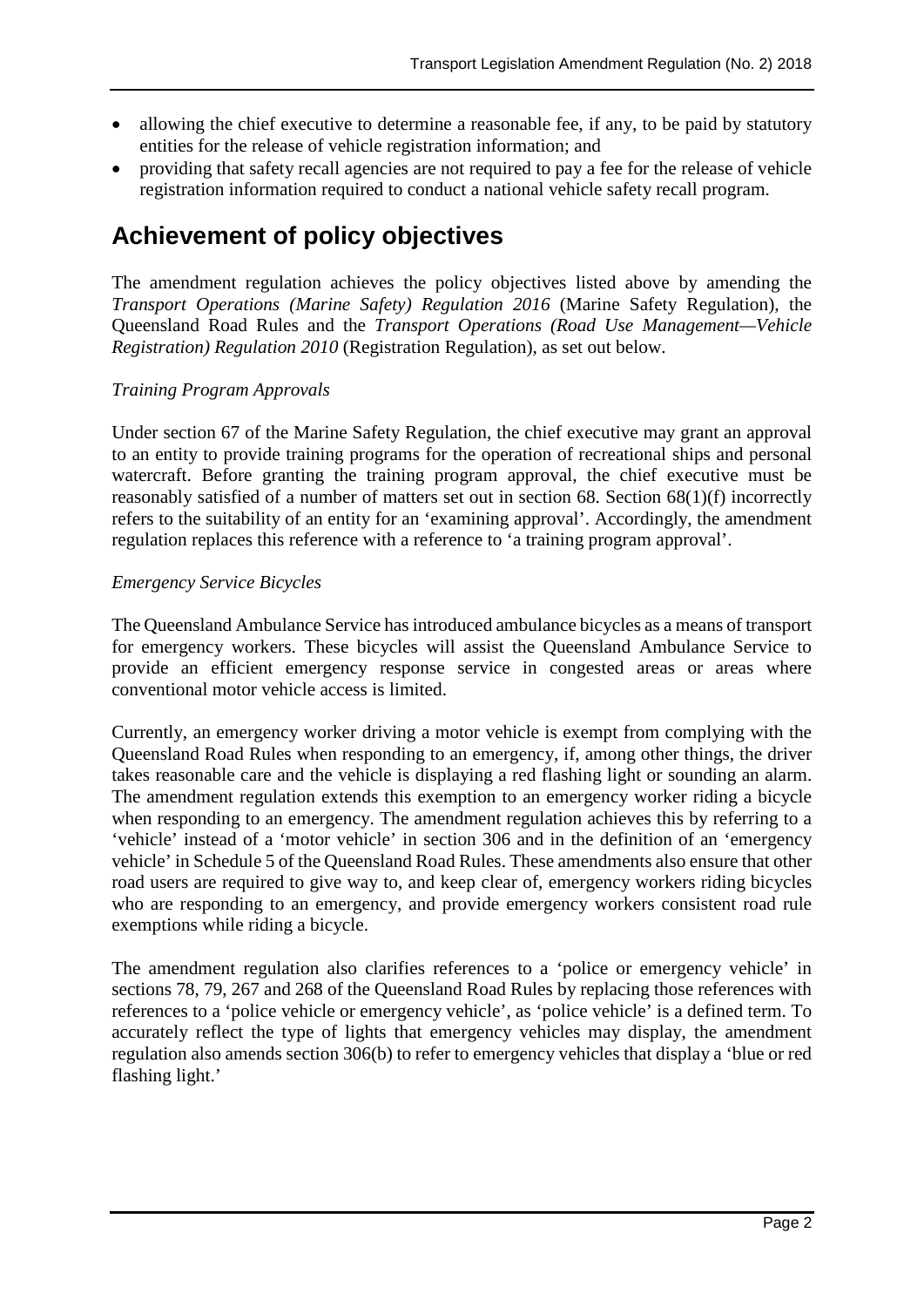#### *Motorbike Edge Filtering*

To ease traffic congestion on major arterial roads, section 151B of the Queensland Road Rules permits motorbike riders to edge filter along a length of road by riding past stationary or slow moving vehicles on the edge of a road, subject to certain safety restrictions set out in subsection 151B(3).

In particular, section 151B(3)(b) prohibits a motorbike rider from edge filtering if the speed limit for the length of road is less than 90km/h. However, this restriction has prevented motorbike riders from edge filtering where a variable illuminated message sign has reduced the speed limit to less than 90km/h. As variable illuminated message signs are often used to reduce the speed limit for roads during peak traffic congestion to improve the flow of traffic, the benefits of edge filtering are not being fully realised on these roads.

Accordingly, the amendment regulation amends section 151B(3)(b) of the Queensland Road Rules to permit edge filtering when the normal speed limit of 90km/h or more has been reduced to less than 90km/h by a variable illuminated message sign. The amendment regulation also clarifies that edge filtering will be prohibited in tunnels and on roads subject to roadworks, irrespective of the speed limit applying to a length of road.

#### *Safety Certificates for Unregistered Vehicles*

A safety certificate issued under the *Transport Operations (Road Use Management—Vehicle Standards and Safety) Regulation 2010* is required to sell or otherwise dispose of certain vehicles, referred to as 'SC vehicles'. Safety certificates are issued after an SC vehicle has been inspected and it has been demonstrated that the vehicle complies with the vehicle safety standards.

Under section 13(1)(h)(ii) of the Registration Regulation, an application to register an SC vehicle must be accompanied by a safety certificate unless the vehicle has never previously been registered in Queensland, in another State or in a foreign country. This exception was intended to exempt newly manufactured vehicles from obtaining a safety certificate, as these vehicles have been subject to very limited use and comply with the vehicle safety standards.

However, section 13(1)(h)(ii) as it is currently drafted refers to any SC vehicle that has never previously been registered in Queensland, in another State or in a foreign country. The result is that some SC vehicles that have never previously been registered for on-road use but have been used extensively in off-road environments, such as on private property, are exempt from obtaining a safety certificate when registering that vehicle in Queensland. This outcome is inconsistent with the intent of providing the exemption, and could pose safety risks to the driver and passenger of these vehicles as well as other road users.

Accordingly, the amendment regulation amends section 13(1)(h)(ii) of the Registration Regulation to clarify that SC vehicles that have never previously been registered will only be exempt from obtaining a safety certificate if, when the application is made to register the vehicle in Queensland, the vehicle's odometer reads a distance of not more than 500km. This distance requirement will exclude SC vehicles that have been used extensively off-road from benefiting from the exemption from obtaining a safety certificate under section 13(1)(h)(ii).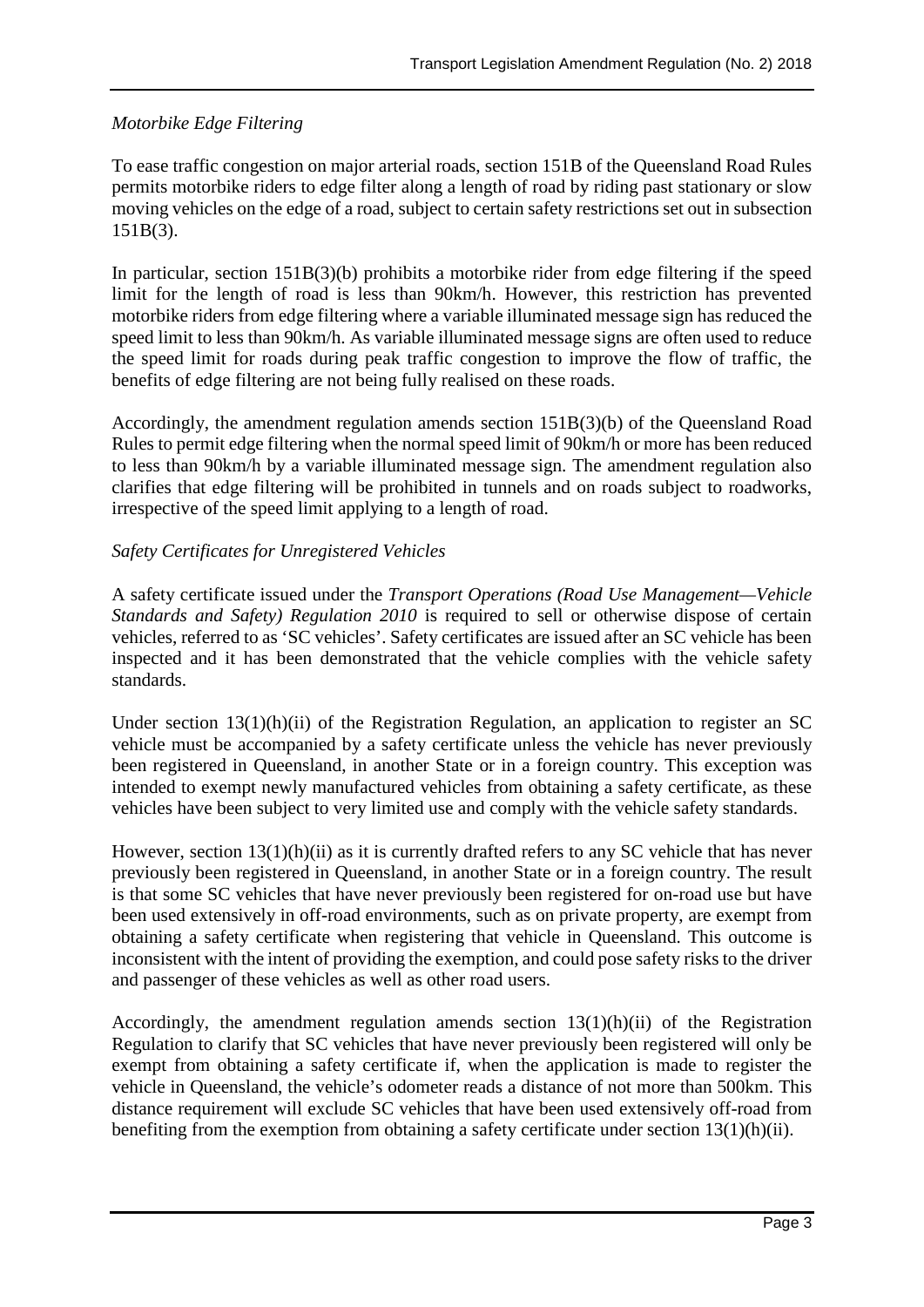#### *Online Registration Certificates*

The Department of Transport and Main Roads (TMR) is introducing an online service which allows customers to independently visit TMR's website and either download an electronic copy of their registration certificate or request that their registration certificate be sent to their email address. Initially, the service will include the ability to download vehicle registration certificates as well as registration certificates for dealer plates.

Transitioning registration certificates to this online service will improve customer service by enabling customers to access their registration certificate online at any time and will reduce the costs incurred by TMR from printing and posting registration certificates. Customers who do not wish to use the online service can request to receive their registration certificate by post or in hard copy at a customer service centre. Customers that are not permitted to access the online service (for example, businesses without an Australian Company Number) will continue to receive their registration certificates by post.

To accommodate the transition of registration certificates to this online service, the amendment regulation inserts new section 119B into the Registration Regulation. Section 119B provides that a registration certificate may be issued by the chief executive by making the certificate available to a person electronically. The amendment regulation also makes related amendments to sections 31, 33, and 36 and the definition of a 'registration certificate' in Schedule 8 of the Registration Regulation, to clarify that registration certificates may be issued for vehicles, personalised number plates and dealer plates.

#### *Notice of Transfer of Personalised Number Plates*

Section 34(2) of the Registration Regulation requires a person who acquires a personalised number plate to notify the chief executive within 14 days of the transfer of the personalised number plate. However, the Registration Regulation does not currently give the disposer of a personalised number plate the option to also notify the chief executive of the transfer. Accordingly, if the acquirer fails to notify the chief executive that the personalised number plates have been transferred, the personalised number plates remain registered in the disposer's name and the disposer will continue to receive any infringement or tolling offence notices incurred by the acquirer.

Accordingly, the amendment regulation amends section 34 of the Registration Regulation to allow the disposer of a personalised number plate to notify the chief executive of the transfer and for the chief executive to subsequently record information about the transfer in the register. While the disposer will have the option to notify the chief executive of the transfer under the new subsection 34(2A), there will be no obligation upon the disposer to do so. The acquirer will remain responsible for notifying the chief executive of the transfer and paying the relevant fee for the transfer under section 34(2).

The amendment regulation also amends section 33(1) of the Registration Regulation to clarify that any person may apply to the chief executive for the issue of a personalised number plate, irrespective of whether that person is the registered operator of a vehicle.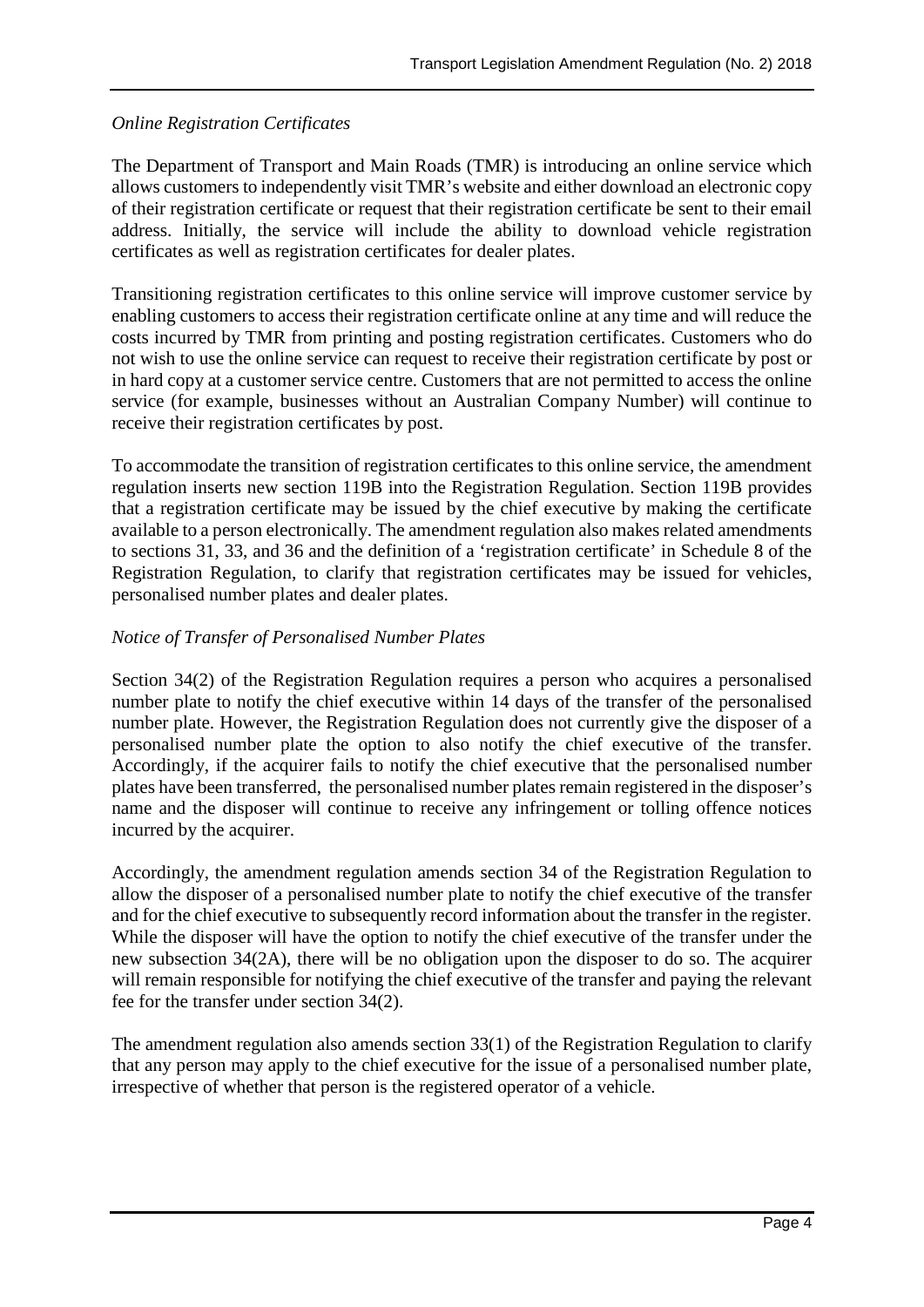#### *Release of Vehicle Registration Information Fees*

Part 10, Division 5 of the Registration Regulation provides for the release of vehicle registration information to certain persons and entities. Depending on the circumstances, a person or entity that receives this information may be required under that Division to pay a fee for the release of that information. In circumstances where that information is provided to a statutory entity, the currently prescribed fees may not be appropriate. Accordingly, the amendment regulation amends Part 10, Division 5 and Schedule 3 of the Registration Regulation to give the chief executive the power to determine a reasonable fee, if any, to charge a statutory entity for the release of vehicle registration information.

The amendment regulation also makes amendments to provide that a safety recall agency is not required to pay a fee for the release of vehicle registration information required in the course of conducting a national vehicle safety recall program. This amendment recognises the public interest in assisting safety recall agencies to conduct national vehicle safety recall programs quickly and effectively.

## **Consistency with policy objectives of authorising law**

The amendment to the Marine Safety Regulation is consistent with the policy objectives of the *Transport Operations (Marine Safety) Act 1994*. In particular, the amendment is consistent with the objectives of regulating the maritime industry to ensure marine safety and enabling the effectiveness and efficiency of the Queensland maritime industry to be further developed.

The amendments to the Queensland Road Rules and the Registration Regulation are consistent with the policy objectives of the *Transport Operations (Road Use Management) Act 1995*. In particular, these amendments are consistent with the objectives of providing for the effective and efficient management of road use in the State, and providing a scheme for managing the use of the State's roads that will improve road safety in ways that contribute to overall transport effectiveness and efficiency.

## **Inconsistency with policy objectives of other legislation**

The amendments are not inconsistent with the policy objectives of other legislation.

### **Benefits and costs of implementation**

The benefits of making the amendment regulation include:

- avoiding any confusion that may arise about the suitability of applicants for training program approvals;
- providing emergency workers greater flexibility when responding to an emergency in congested or confined areas, and assisting emergency workers to respond quickly and efficiently to emergency incidents at major events;
- helping to safely alleviate traffic congestion on major arterial roads by clarifying the circumstances where motorbike edge filtering is permitted;
- ensuring the safety of vehicles by requiring SC vehicles that have a distance of more than 500km on their odometer to obtain a safety certificate when registering those vehicles in Queensland;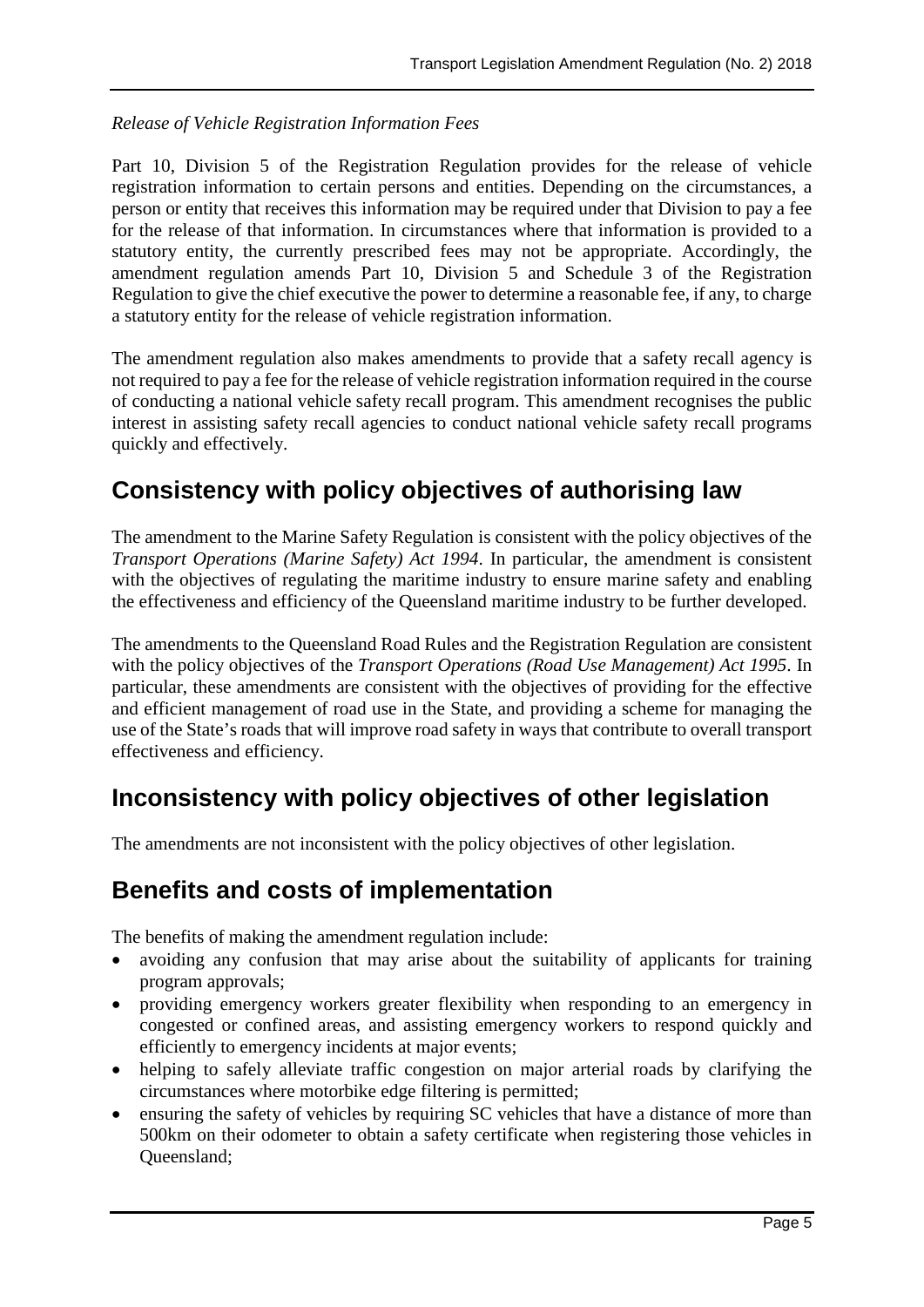- improving customer experience and reducing costs to TMR by making registration certificates available online;
- providing greater flexibility in transferring personalised number plates;
- providing greater flexibility in the fees applying to the provision of vehicle registration information to statutory entities; and
- assisting safety recall agencies to conduct national vehicle safety recall programs quickly and effectively.

There are costs involved in implementing the online registration certificates amendments, including the costs of developing the online service and system enhancements to cease the automatic print and post of registration certificates. These costs will be met from existing resources. The costs of implementing the remaining amendments are minimal and will be met from existing resources.

### **Consistency with fundamental legislative principles**

The amendments are consistent with the fundamental legislative principles.

### **Consultation**

The Royal Automobile Club of Queensland and the Motorcycle Riders' Association of Queensland were consulted on, and support, the motorbike edge filtering amendments. Personalised Plates Queensland was consulted on, and supports, the amendments to allow the owner of personalised number plates to notify the chief executive when the personalised number plates are sold or disposed of.

The remaining amendments are administrative in nature and clarify or enhance existing policy positions and practice as outlined below. Given the administrative nature of these amendments, external stakeholders have not been consulted.

The emergency service bicycle amendments extend the existing road rule exemption that applies to emergency vehicles and will assist emergency workers to respond quickly and efficiently to incidents.

The amendments to facilitate the online registration certificates are beneficial and reduce duplication of services provided by TMR. Since October 2017, certain registered operators have been able to obtain duplicate registration certificates electronically in addition to the original hardcopy certificates which are sent by post. Data collected has shown that over 99 per cent of customers requesting a duplicate registration certificate prefer to use the online service. As customers who cannot or do not want to use the online service will continue to receive registration certificates by post, it is expected that these amendments will have no significant adverse impacts. A communications plan has been developed to ensure that various customer and industry groups are notified of the amendments before they are implemented.

The amendment to allow the chief executive to charge statutory entities a reasonable fee for the release of vehicle registration information will assist those entities to undertake their functions. The amendment to provide that no fee is payable by a safety recall agency for the release of vehicle registration information will assist safety recall agencies to conduct national vehicle safety recall programs quickly and effectively.